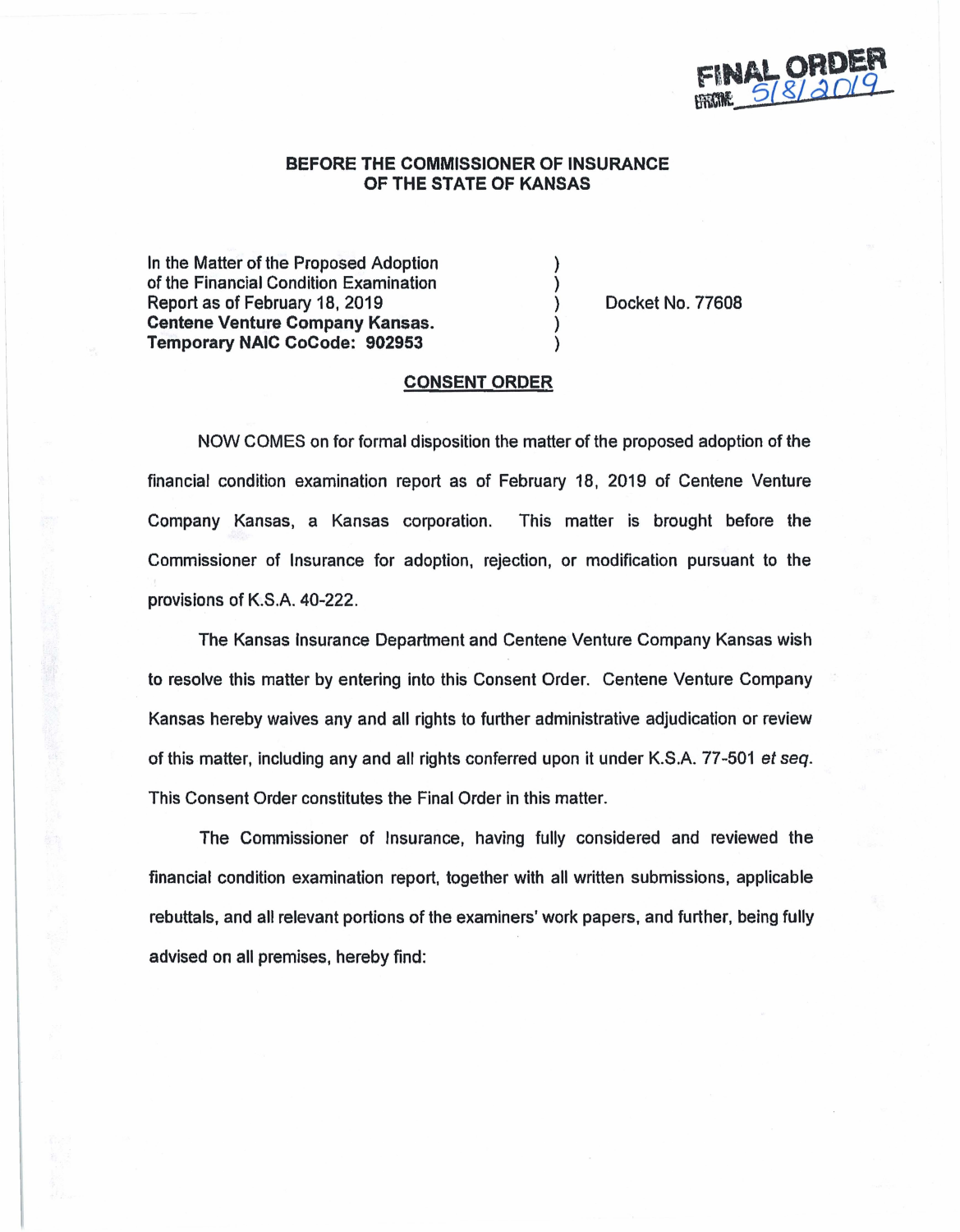## **Policy Reasons**

It is stated policy of the State of Kansas that whenever the Commissioner of Insurance deems it necessary, an examination of the affairs and financial condition of any insurance company in the process of organization. applying for admission, or doing business in this State can be undertaken. In all cases, such an examination must occur once every five (5) years. Through the examination process, the insurance consuming public will be well served and protected.

#### **Findings of Fact**

1. The Commissioner has jurisdiction over this matter pursuant to K.S.A. 40- **222.** 

2. An examination of Centene Venture Company Kansas was undertaken by the Kansas Insurance Department and was completed on March 11, 2019.

3. The examiner-in-charge tendered and filed with the Kansas Insurance Department a verified written report of the examination within thirty (30) days following completion of the examination, to wit; March 11. 2019.

4. Following receipt of the verified report, the Kansas Insurance Department transmitted the report to Centene Venture Company Kansas on March 18, 2019, with a duly executed notice advising the company of its opportunity to prepare and submit to the Kansas Insurance Department a written submission or rebuttal with respect to any and all matters contained in the report. Centene Venture Company Kansas was further advised that any written submission or rebuttal needed to be filed with the Kansas Insurance Department no later than thirty (30) days after receipt of the verified report.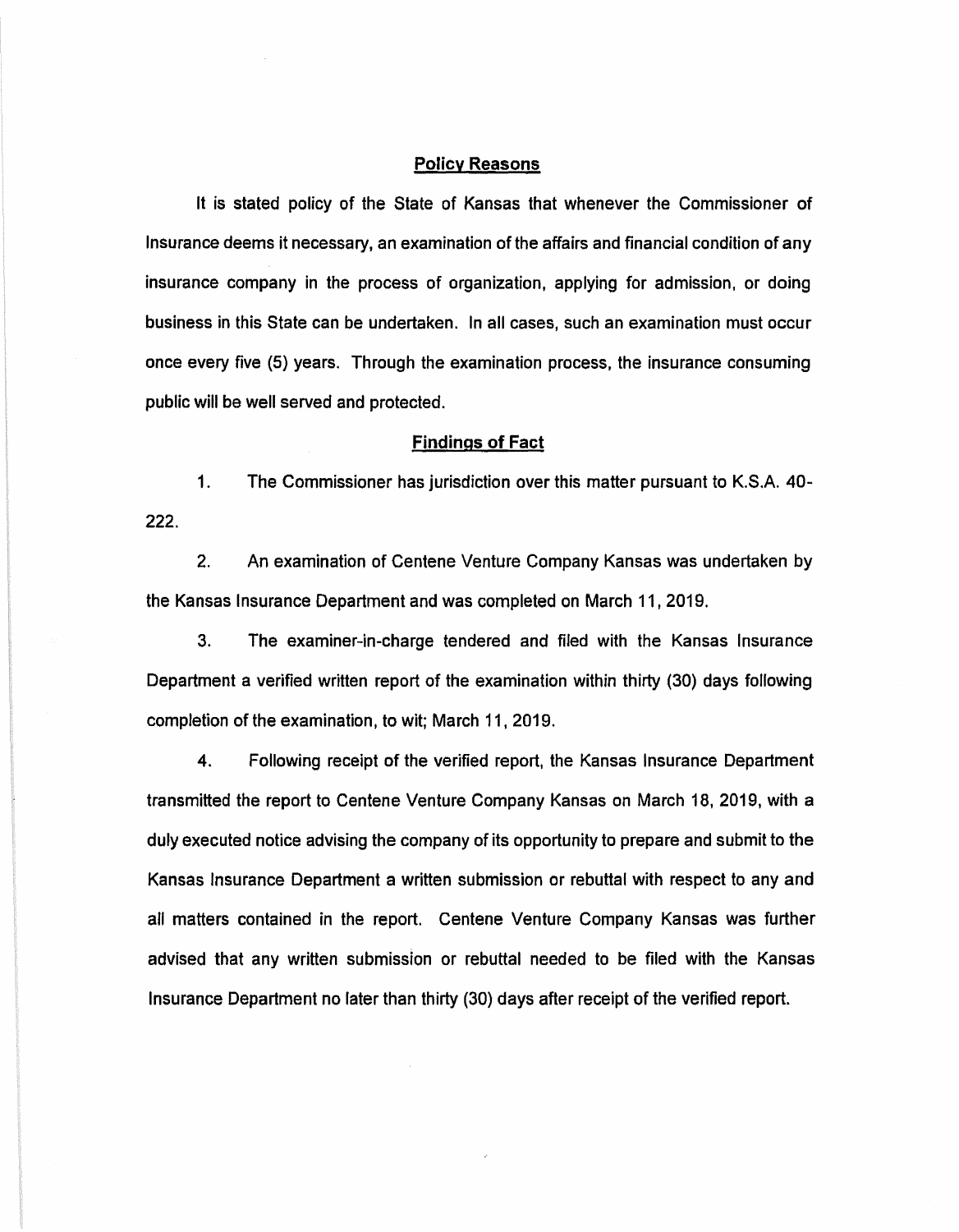5. Centene Venture Company Kansas filed a written acceptance of the verified report on April 16, 2019.

6. Based upon the written submission tendered by Centene Venture Company Kansas, the company took no exceptions to matters contained in the verified report.

7. Within thirty (30) days of the end of the time period allowed for written submission or rebuttal, the Commissioner of Insurance fully reviewed the report, together with all written submissions and rebuttals provided by Centene Venture Company Kansas. The Commissioner of Insurance further reviewed all relevant work papers.

8. No other written submissions or rebuttals were submitted by Centene Venture Company Kansas.

#### Conclusion of Law

9. K.S.A. 40-222(k)(2) provides:

"Within 30 days of the end of the period allowed for the receipt of written submissions or rebuttals, the commissioner shall fully consider and review the report, together with any written submissions or rebuttals and any relevant portions of the examiners workpapers and enter an order:

- (A) Adopting the examination report as filed or with modification or corrections. If the examination report reveals that the company is operating in violation of any law, regulation or prior order of the commissioner, the commissioner may order the company to take any action the commissioner considers necessary and appropriate to cure such violations; or
- (8) rejecting the examination report with directions to the examiners to reopen the examination for purposes of obtaining additional data, documentation or information, and refiling pursuant to subsection (k); or
- (C)call and conduct a fact-finding hearing in accordance with K.S.A. 40-281 and amendments thereto for purposes of obtaining additional documentation, data, information and testimony."